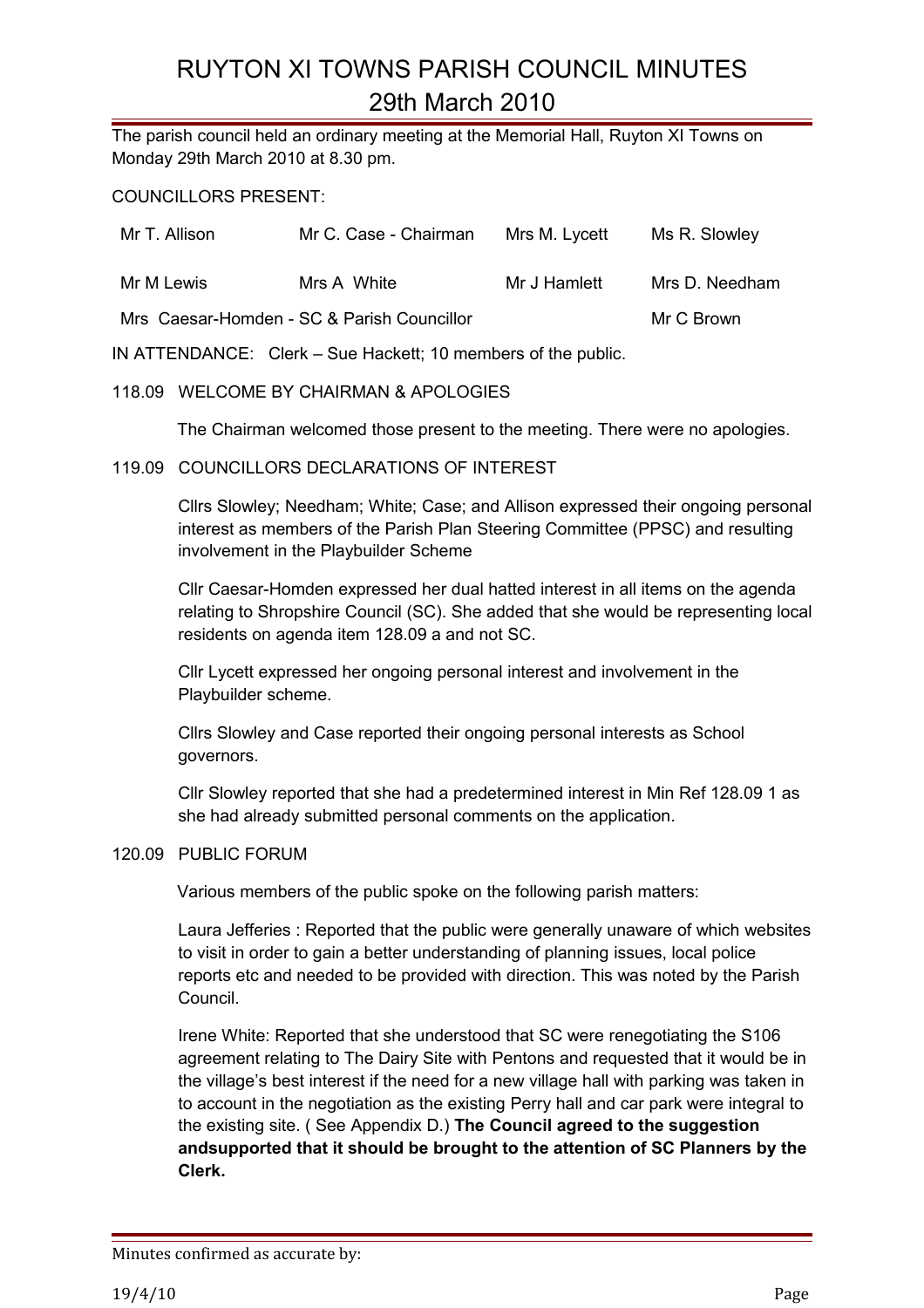A further request was made for a monthly Progress Report to be introduced by the Parish Council so that the progress of specific issues could be tracked by the public. The Clerk agreed to incorporate a progress report on Lighting Issues and Correspondence in the Clerk's Report for a trial period. **This was agreed by Council.**

A Great Ness resident spoke on the residents of Great & Little Ness's concerns on the planning application ref: 09/01583/FUL which she stated would cause:

- Traffic related issues for Ruyton XI Towns
- Be visually intrusive when viewed from the Cliffe a local beauty spot
- Have a knock on effect to the open countryside which would include neighbouring parishes and
- Cause air pollution as a result of the high density of chicken stock in the area.

Mr Slowley spoke of his concerns about the development and the traffic movement studies carried out which did not include tractor and trailer movements. The distribution of chicken manure was also generally discussed.

The Chairman thanked all for their comments and stated that the planning application would be considered by the Council latter in the meeting at Min 128.09 1.

- 121.09 CONFIRMATION & ACCEPTANCE OF PREVIOUS MEETING MINUTES Draft minutes of the parish council meeting held on 1/3/10 were considered and amended as follows. Cllr Caesar-Homden requested that Min Ref 99.09 read as follows:
	- "Cllr Caesar-Homden believed that it had always been the Clerk's duty to keep the notice boards up to date."

Cllr Slowley requested that Min Ref 107.09 (h) be changed to read as follows:

"Cllr Slowley reported that there had been some tree removal."

Having amended the minutes to the Council's satisfaction they were duly signed as correct by the Chairman.

## 122.09 LOCAL REPORTS

(a) Ruyton Primary School, Safe to School Routes March Meeting- Cllr White stated that she was unable to provide a report as she had not been notified of the date of the meeting. Cllr Caesar-Homden confirmed that she would ensure that Cllr White was notified of future meetings and confirmed that an April meeting was to take place where the possibilities of banning lorries access to the xx road during school put down and pick up times would be explored further.

(b) Ruyton Parish Plan Steering Committee – Cllr Allison stated that he was unable to progress the installation of the stiles as earmarked by the Parish Plan because of landowners.

Minutes confirmed as accurate by: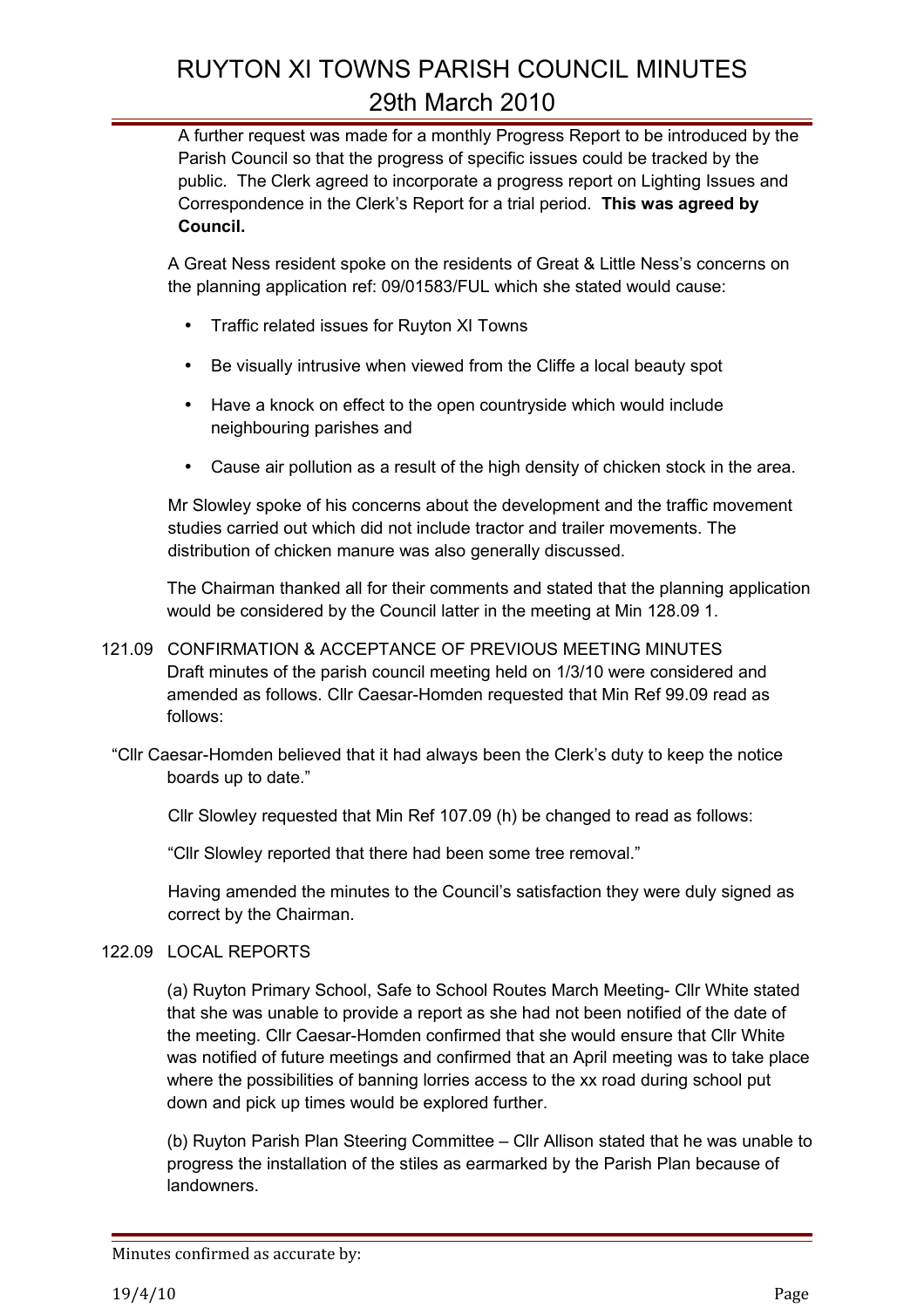(c) Local Joint Committee (LJC) - Cllr Slowley summarised the brief presentation given on Affordable Housing at the last meeting on 17/3/10. She went on to add that should any community groups wish to apply for LJC grant funding they should submit their applications to the Committee asap. The next meeting would be held in Ruyton XI Towns on 19/5/10 at Ruyton Primary School. Cllr Slowley urged those who had attended meetings to complete the LJC Survey now available on the SC website. She stated that she would be attending the LJC Summit taking place in April on behalf of the PC.

(d) Ruyton Drs Meadow Playbuilder Site - Cllr Slowley reported that the site was near completion and urged the community to ensure that children be responsible when using the superb facilities. Cllr Caesar-Homden confirmed that she was arranging the official opening of the site and would keep the community and Parish Council informed of arrangements made. She concluded by thanking Cllr Slowley and the Parish Council for their work on the scheme.

(e) SALC March Extraordinary Meeting – The Clerk reported although poorly attended the new constitution had been adopted at the meeting.

(f) Ruyton Sports Committee – Cllr Brown spoke of his concerns should the proposed "spiking" method not resolve the issue of poor drainage at the field. It was agreed that the Clerk would write on behalf of the PC to SC thanking them for the work they planned to carry out but requesting assurances that should this not resolve the drainage problems SC would address the issue with an alternative plan. Cllr Caesar-Homden gave her personal assurances that she would ensure the matter was resolved by SC to the satisfaction of the community and Parish Council. The Chairman thanked Simon Gittins and Cllr Brown for their work and suggested that those members of the public who could contribute further valuable information with regard to the existing drainage system should contact them.

**(**g) Nesscliffe Advisory Group – Cllr Slowley reported that the next meeting was to be held in May 2010.

(h) Shropshire Council Report - Cllr Caesar-Homden provided a summary report on the following:

- The SC LJC Review being carried out; and requested that people feed back to her their thoughts on LJCs.
- The SC HGV Survey Results which were circulated in the form of a report see Appendix D.
- That SC were exploring the possibilities of banning lorries access to the village section of the B4397 road during school put down and pick up times.

123.09 FINANCE (a) Update of The Asset Inventory - The Council agreed to defer this item to the Chairman & Clerk and confirm it at the April meeting due to insufficient time being available to discuss it properly.

Minutes confirmed as accurate by: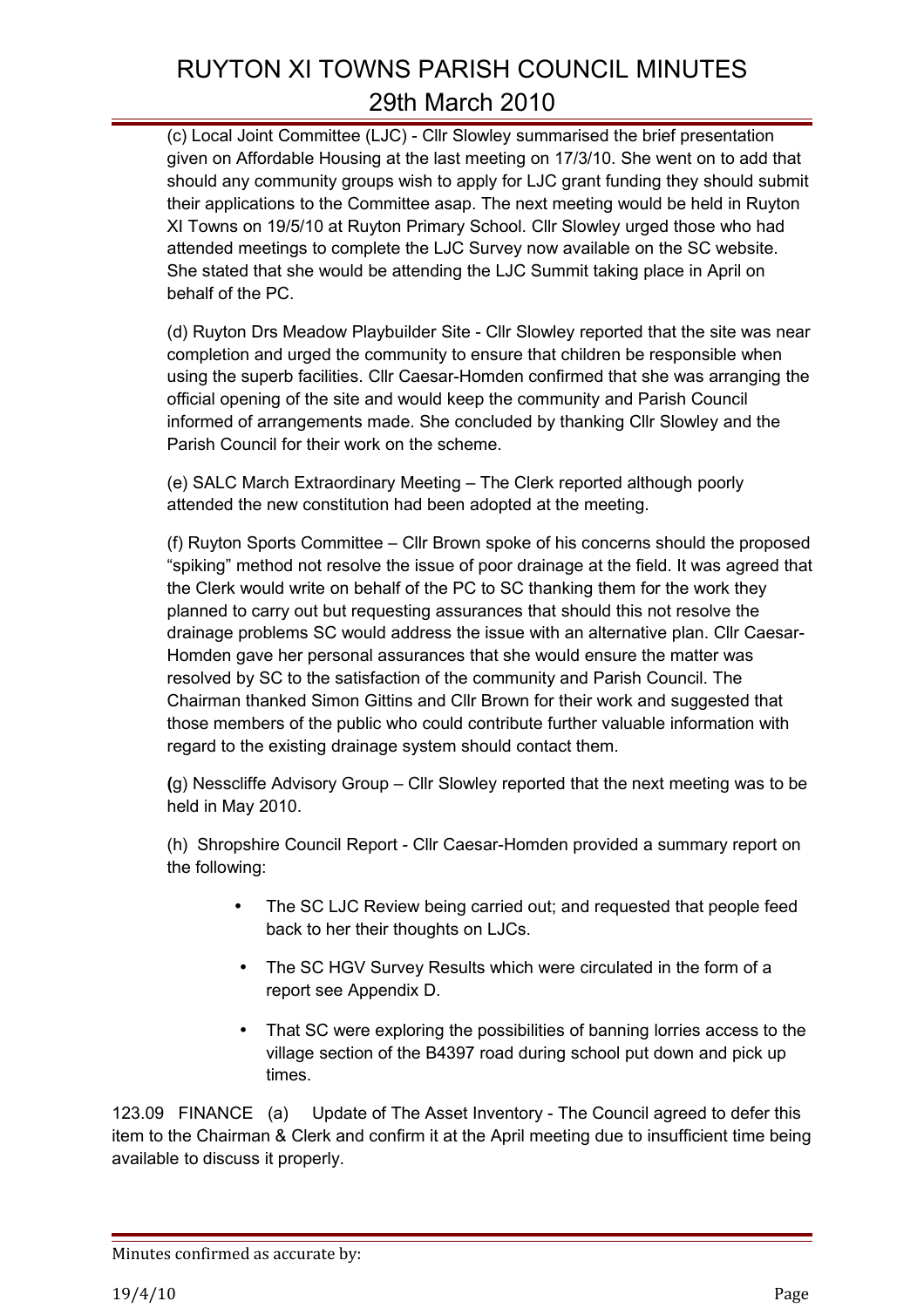(b) The Clerk confirmed the placement of the order with Mr Ingarm for the Elbridge notice board which was expected to be in situ by early May.

(c) The Clerk presented the following payments which were approved and authorised for payment unanimously by the Council. ( *Proposed; Cllr Allison Seconded Cllr Lewis.*) They were duly checked to supporting documentation by Cllr Lycett and Cllr Lewis, the Clerk confirmed that they had already been included in the year end draft accounts which had been distributed earlier at the Annual Parish Meeting.

| Payee                        | Description                                                                | Chg No |        |
|------------------------------|----------------------------------------------------------------------------|--------|--------|
| Cllr R Slowley               | 27/6 - 17/3/10 mileage claim for attendance at<br>meetings on behalf of PC | 691    | £46.96 |
| <b>Staples Direct</b>        | Stationery; 2 box files, staples,                                          | 692    | £47.04 |
| Mrs SD Hackett               | Mileage, 2 PC meetings, 2 journeys to<br>Shirehall                         | 693    | £55.29 |
| The 3 Parishes<br>Newsletter | Printing & Distribution Spring newsletter                                  | 690    | £87.00 |

- (d) An examination of the year end budget monitoring report was deferred by Council till the April meeting.
- (e) Report by Cllr Lycett confirming that she had checked the annual Receipts & Payments Account castings and agreed the bank reconciliation was agreed by Council to be deferred to the next meeting.
- 124.09 NEW BUS SHELTER The Clerk reported that SC had reported that no feedback had been received from AMEK Investments and as a result they proposed to consult with the Highways on the proposals . They also confirmed that the 75% funding grant was still available to the parish council in 2010-11. The Council agreed that they still supported the project and that it should be further progressed by SC. Clerk to advise SC.

## 125.09 HIGHWAY MATTERS

- Chairman reported that the progress of the village's traffic management proposals had been covered in detail at the Annual Parish Meeting. Cllr Hamlett raised concerns that due to an invasive hedge buses had been forced to mount the pavement on Church Bank. The Chairman reported that he would speak to the householder concerned and report back at the next meeting.
- Report on litter picking event Cllr Caesar-Homden reported that it had been poorly attended (3 residents) and in future would be organised to take place at weekends.

126.09 THE CLIFFE – The Council agreed to defer the item till the April meeting.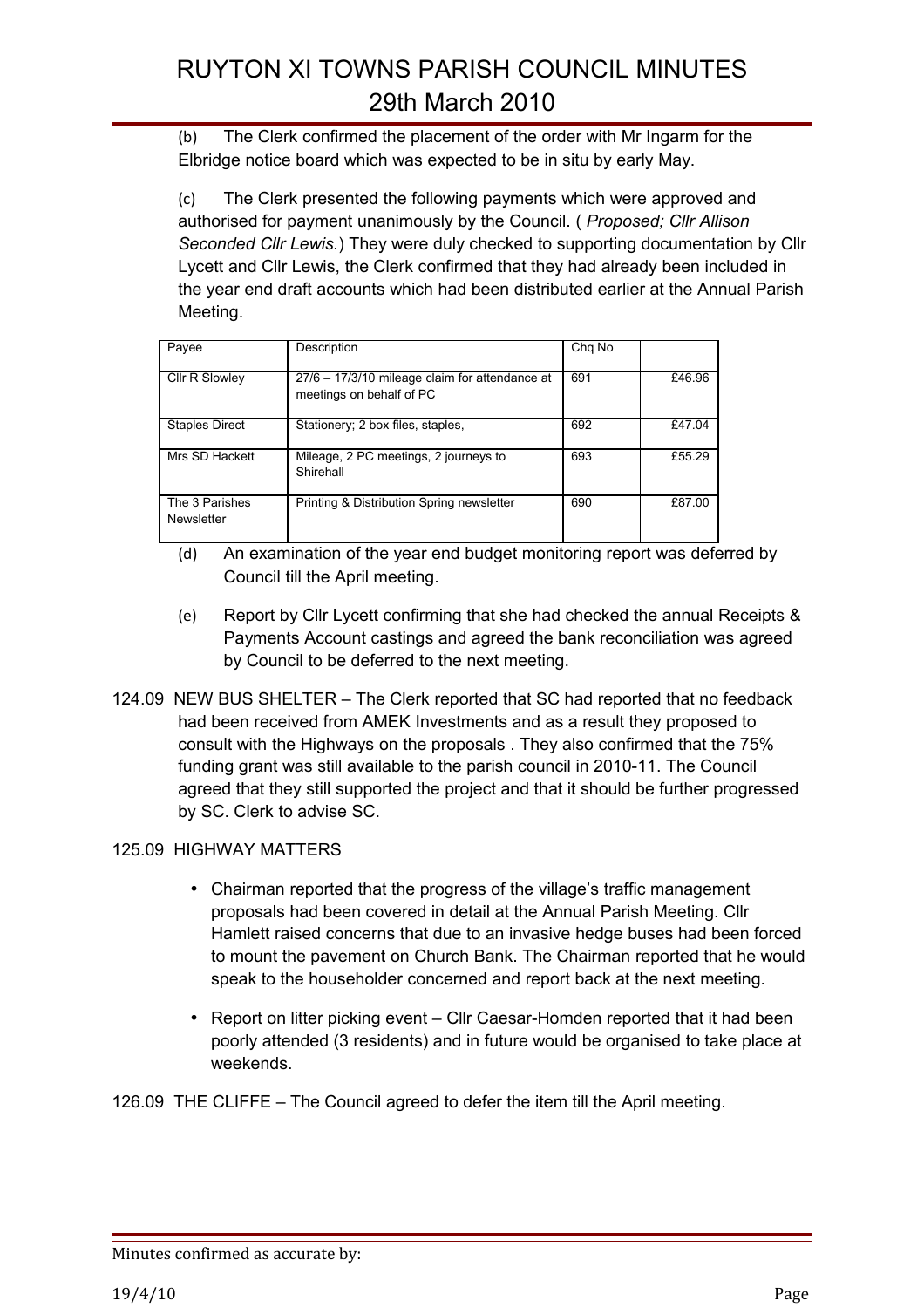### 127.09 SHROPSHIRE COUNCIL CONSULTATIONS

(1) LDF Core Strategy Policy Consultation - The Chairman remarked that several parish councillors had spent considerable time digesting the information and following the LJC meeting had concluded that they had no comments to make on the soundness of the policy document. **This was agreed by all councillors.**

(2) LJC meeting presentation on the Site Allocations and Management development consultation policy and possibility of assisting SC to host a rural engagement event using the SC Rural Toolkit was discussed. After much debate on the advantages and disadvantages of supporting such an event the following was proposed by Cllr Needham and seconded by Cllr Slowley:

**The Parish Council support such an event being held for Ruyton XI Towns Parish providing the organisers use the parish's Parish Plan results as these represent the views of approximately a third of the community. This was regarded as a significant achievement and in sampling terms more representative than a sample size of merely 20 or 30 residents required by the event. It was also recognised as important not to undermine the Parish Plan which the Parish Council had approved and supported.**

**It was resolved that the Clerk communicate the above resolution to Lois Dale at SC in order for the event to be organised preferably in early July.** (*In Favour 7 councillors; Against 2; Abstention Cllr Caesar-Homden)*

#### 128.9 PLANNING MATTERS

1.The following planning applications were discussed by the parish council:

## (a) **09/01583/FUL – Erection of 4 poultry units & ancillary works incl off site high way improvements at Poultry Broiler Units; Rodefern Lane; Great Ness**

The Chairman introduced the application and Cllr Slowley; spoke of her concerns as she believed that the planning application would adversely affect tourism in the area; the Rights of Way network which linked surrounding villages and be overall detrimental to the local community. She stressed that its environmental impact and increased HGV traffic movement would have an effect on all communities in the vicinity and that the scale of the development was most concerning.

#### *Cllr Slowley then left the meeting.*

The Chairman explained that the proposals did not directly affect Ruyton. He invited the remaining councillors present to individually air their views on the application. **After some discussion it was agreed that the following comments be made to SC Planning Authority.**

The parish council recognised that the large scale development would have serious impacts on the neighbouring communities of Great & Little Ness and believed that although Ruyton XI Towns itself was not principally affected by the proposed application there would be an effect on the wider rural community. A planning application of this scale would adversely affect: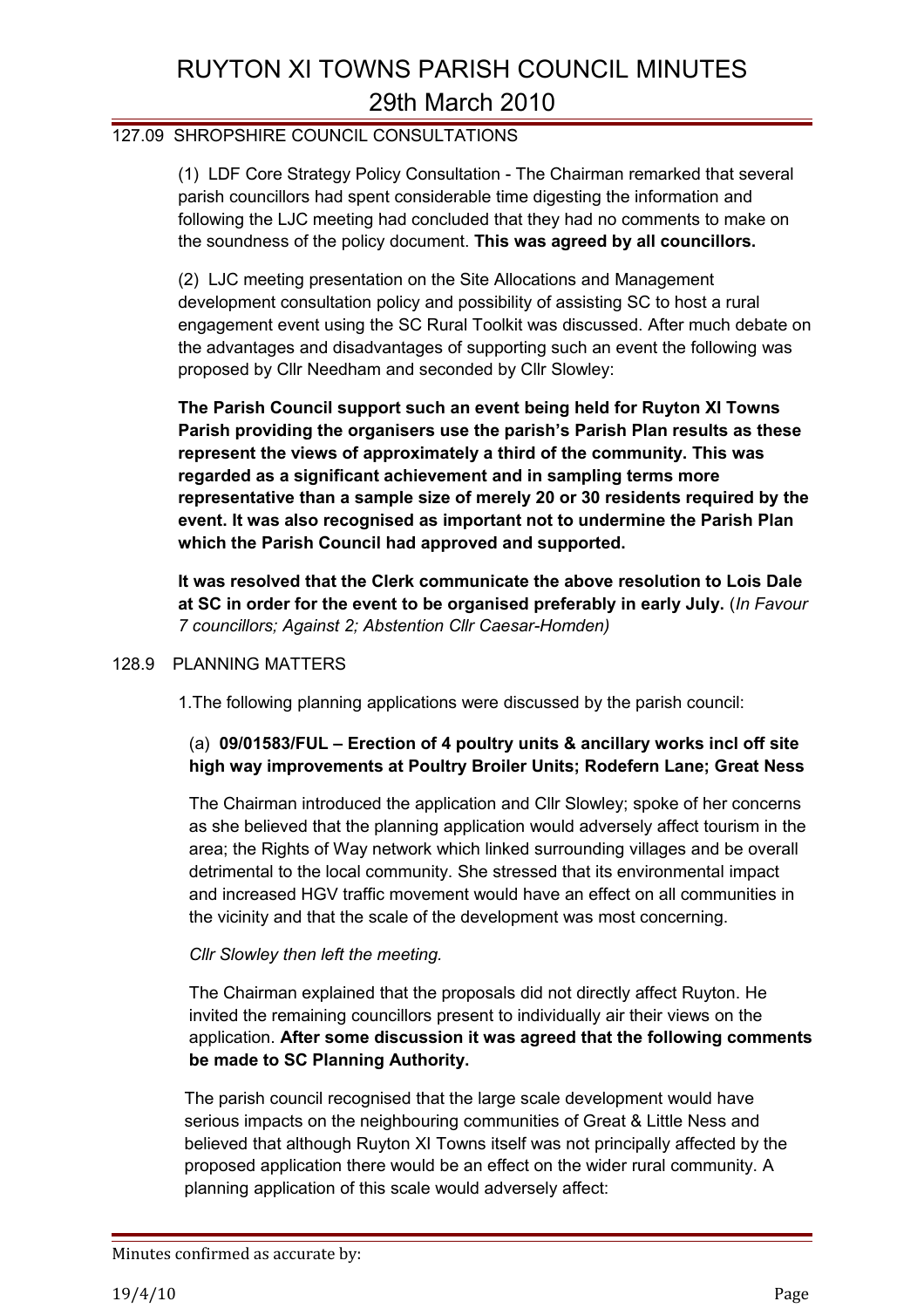- Tourism;
- The surrounding countryside;
- The Rights of Way and Bridle path network; and
- The existing infrastructure of narrow country lanes which make up the local area.

In particular the council noted the visual impact the proposed development would have on the landscape and supported the need for conditions to be imposed which would mitigate this:

The need for the planning authority to strictly monitor traffic movements to ensure adherence to those forecasted and adherence to the given prescribed routes was also considered important.

**This was agreed without dissent by the Council.** *(Proposed by Cllr Allison; Seconded by Cllr Case.)*

*Cllr Slowley returned to the meeting.*

#### (b) **10/00524/FUL – Hafen Deg, Brownhill – Formation of a new drive way**

Councillors considered the plans and decided neither to support or oppose the application but wished to meke the following comments which were proposed by Cllr J Hamlett:

The Parish Council assumed that the application was in retrospect as the work was already in progress. It was hoped that sandstone materials taken down would be reused and that the restoration would be sympathetic and in keeping with other village properties. **This was agreed to without dissent by the Council.** *( Seconded by Cllr Case.)*

## (c) **09/02729/OUT - Proposed two dwellings and new access on land adjoining Cliffe House, Big Walls, Ruyton X1 Towns, material changes to plans.**

Councillors repeated their earlier concerns and strong objections to the proposals in the planning application and **agreed without dissent that the PC's objection to the proposals based on the following comments be made as the material changes had not in their opinion addressed the concerns raised**:

- The wall is regarded as a important historically feature of the Parish, should not be lost as proposed. It is appreciated that the wall is not listed and therefore not protected however it is intrinsic to the parish as a local land mark.
- Suggestions in the proposals that the wall is deteriorating and presents a hazard are disputed and supported by an inspection report produced in 2005.
- The proposed dwellings are in an elevated position and of a size which will dominate the skyline and not meet the local housing needs which have been recognised in the local Parish Plan of smaller affordable homes.

2. No new planning applications directly relating to the parish had been decided by Shropshire Council (SC). An analysis of the status of applications made since September 2009 was provided See Appendix B.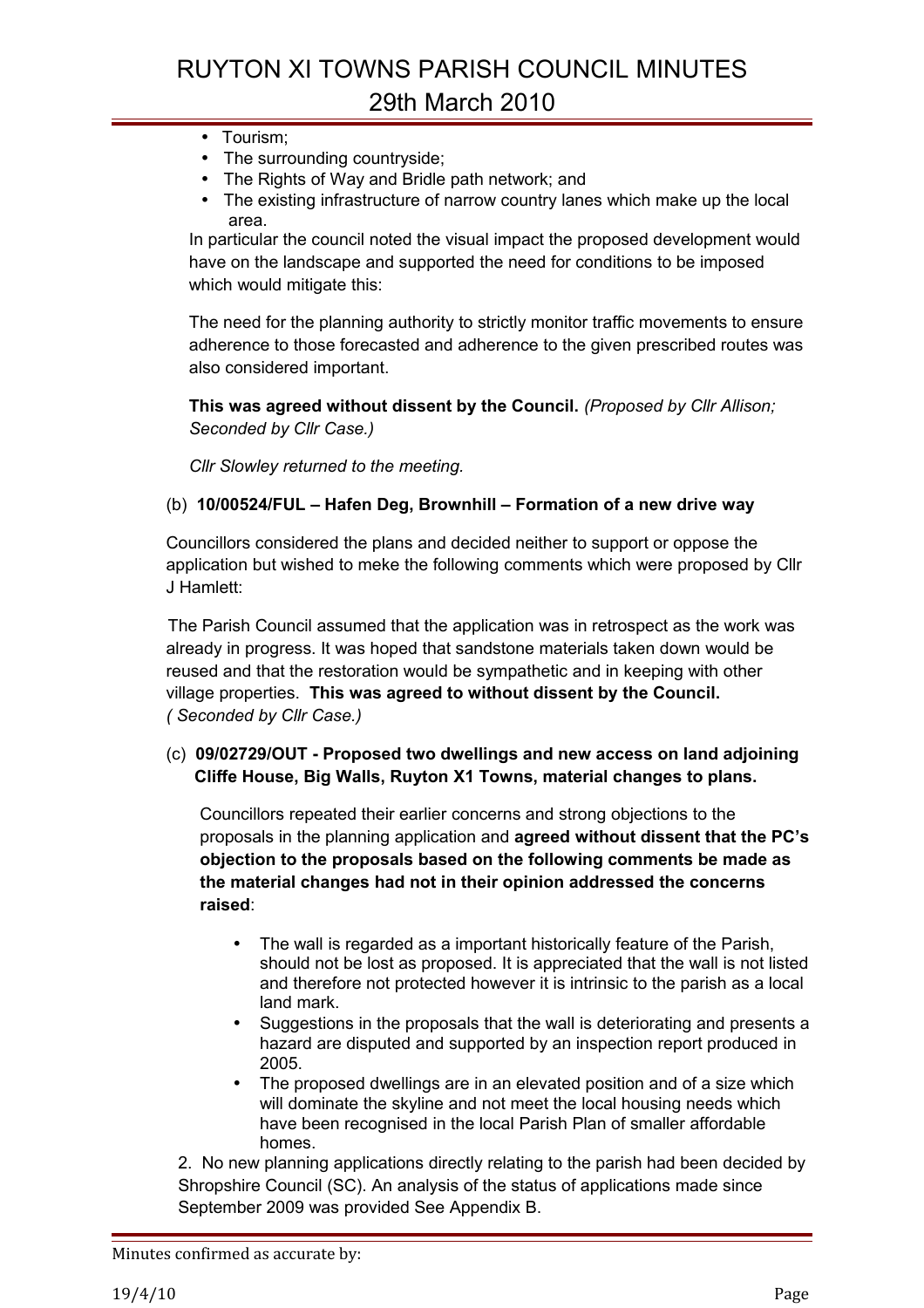- 129.09 COMMUNICATIONS RECEIVED See Clerk's report at Appendix C.
- 130.09 REQUEST BY PC FOR ALLOTMENT GROUND IN PARISH Council agreed to defer this item to the April meeting.
- 131.09 EFFECTIVE COMMUNICATION BY THE PARISH COUNCIL Council agreed to defer this item to the April meeting.
- 132.09 CO-OPTION OF COUNCILLOR The Clerk has not received official confirmation from *SC that no election is to take place; therefore publication of the vacancy has been delayed. The Clerk informed the Council that 3 individuals had expressed an interest in being co-opted as councillor.*
- 133.09 SUPPLEMENTARY AGENDA Council considered the following:
	- 1. Observation received from a resident that new Severn Trent Plant in Ruyton XI Towns is an eyesore and not sufficiently screened or in harmony with its surrounding landscape - Council agreed to discuss this item at the next council meeting having first viewed the site.
	- 2. Complaint received from Mr Gittins that recent Parish Council newsletter publication did not specifically name him as being responsible for organising the hanging basket project. This would make it difficult for the general community to provide him with donations towards the project. The Chairman reported that he had not wished to offend Mr Gittins by his actions when compiling the article and mistakenly believed that people preferred not to be named. It was agreed by Council that this would be dealt with when the PC's Communication Policy was revisited at the next meeting.
	- 3. Chris Ayers has advised on behalf of the PCC, that they intend to arrange for ferrets to be used to reduce the rabbit population on the land at Church Bank – This was noted by the Council.
	- 4. Chairman reported that it would be necessary to change the July meeting date due to the holiday commitments of the Clerk. Proposal agreed by Council.
	- 5. Chairman reported that he was prepared to go to the RAF Shawbury Noise Liaison Group meeting this week on behalf of the PC if no councillors had objections to this proposal. None were voiced.

The Chairman closed the meeting at 10.30 pm and thanked all for attending. The next Parish Council is scheduled for 19th April 2010 at 7.30 p.m. at The Memorial Hall; Ruyton XI Towns.

Minutes confirmed as accurate by: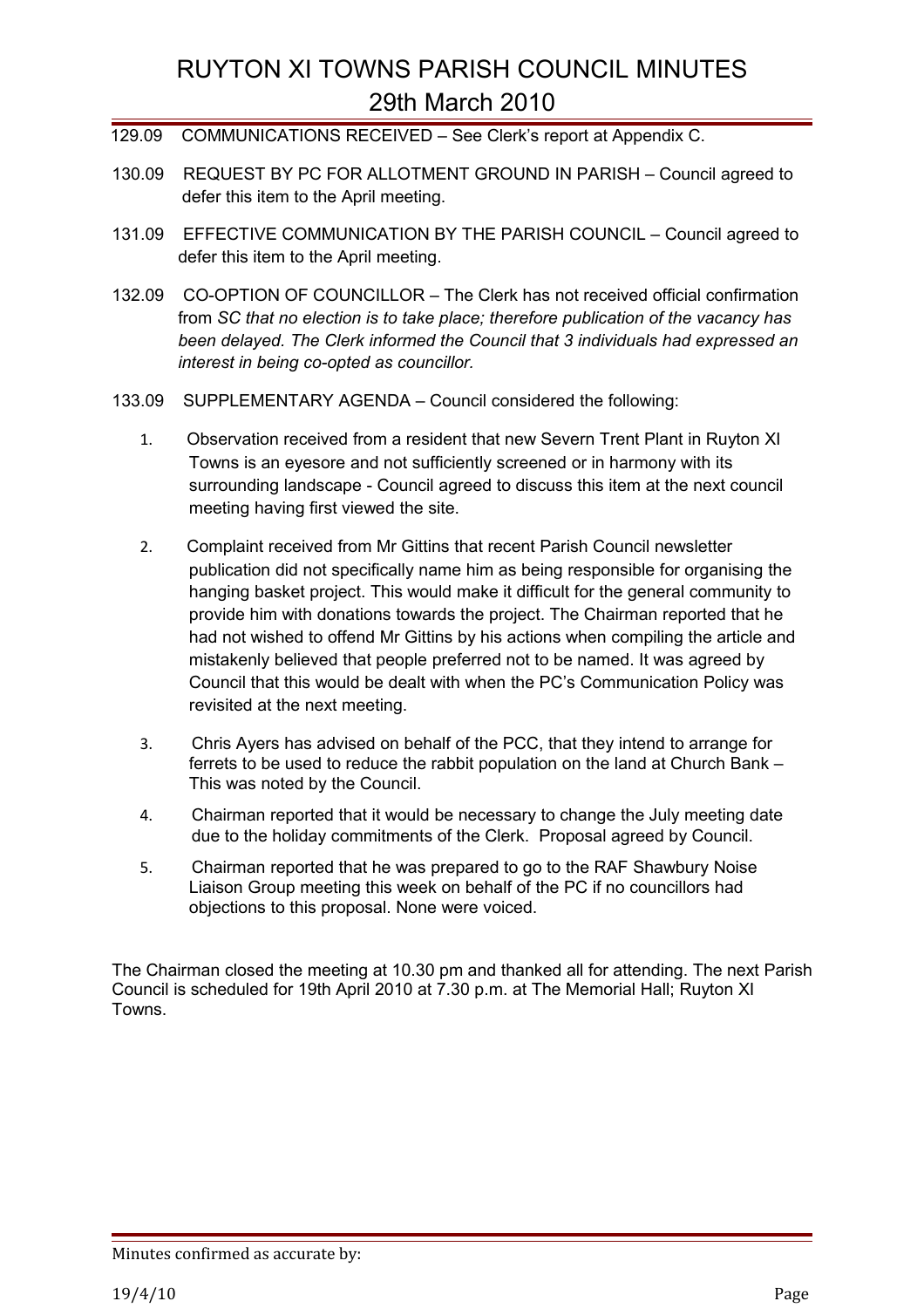## **Appendix A SC Rural Toolkit Invitation Example**

"Shropshire Council is piloting an approach which could give local people more of a say on planning policy and this affects our parish as we are taking part in it. This scheme is your chance to get involved and have your voice heard, whether you are from Ryton, Stapleton, Dorrington, Condover itself and any points in between; we want your opinion.

Up to 30 people are needed to come along to a *'community testing event'* in May. This is so local people can help make sure the Council has the best quality information about where you live so that we can make the best possible long term decisions concerning housing development and needs for services. The Council is looking for a variety of people from across the 4 villages of the parish and ideally, therefore a balance of views. The Parish Plan will be used as a key source of information in providing the basis for discussions.

The event itself will be held on **Thursday 20th May, at Dorrington Village Hall,** and will promptly start at 6pm and finish at 9pm. High Tea is being organised, and refreshments are also included on arrival. If you're interested and would like to take part and give your views then please contact Lois Dale at Shropshire Council as soon as possible. Places are given on a first come first served basis and the closing date for volunteering is Tuesday  $4<sup>th</sup>$  May.

Contact Lois Dale Tel: **01743 255667** or alternatively email**: [lois.dale@shropshire.gov.uk"](mailto:lois.dale@shropshire.gov.uk)**

## **Appendix B**

## **Status of Existing Planning Applications:**

| 09/03388/FUL 18/11/2009 Haugh      |            | Packwood<br><b>School Park</b>   | Proposed single storey extension Permission<br>to the existing laundry facilities                               | Granted                  |
|------------------------------------|------------|----------------------------------|-----------------------------------------------------------------------------------------------------------------|--------------------------|
| 09/03139/FUL 04/11/2009 The Cliffe |            | <b>Ivy Cottage</b><br>Ruyton     | The erection of a timber building                                                                               | Permission<br>Granted    |
| 09/02729/OUT 01/10/2009            |            | Cliffe House<br><b>Big Walls</b> | Outline application for the<br>erection of 2 detached dwellings<br>to include siting and means of<br>access     | Pending<br>Consideration |
|                                    |            | Pradoe<br>Felton                 | Change of use of land to provide<br>09/02516/COU 28/09/2009 Church West extension of existing burial<br>ground. | Permission<br>Granted    |
| 09/02596/DIS                       | 18/09/2009 | Kynaston<br>Farm                 | Discharge of condition in respect<br>of Consent No. 06/14683/FUL                                                | No Objection             |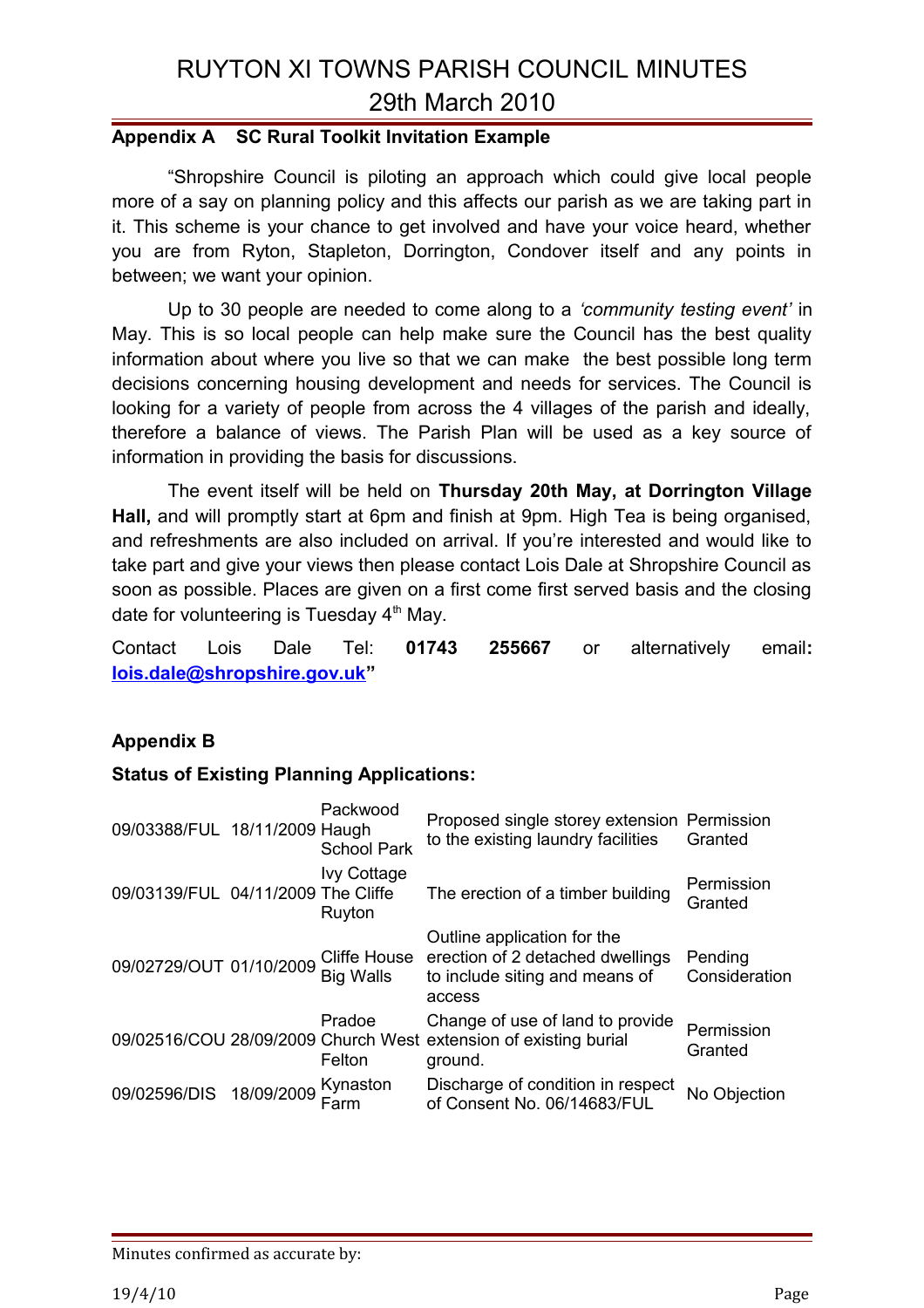## **Appendix C Clerk's 29th March 2010 Meeting Report:**

The following summarises communication received to date (28/3) since our last meeting (1/3/10):

1. Notification for SALC Training events for :

Nat Ins & Ext Audit Arrangements – Shirehall – as yet no date given.

Fundamentals of Chairmanship Skills – 13/4 Shirehall

How to work in Partnership with SC – 26/4 Shirehall

Community Leadership & Engagement – 26/5 Shirehall

Staff Appraisal – 25/5 Shirehall

Please let me know if you wish to attend any. Clerk attended Finance & Planning Training feedback to given at future meeting.

- 2. Minor Highways & Environmental Mtce Grant 2010/11 Response sent confirming council's wish to continue the scheme 9/3.
- 3. Planning on the agenda; had to apply for extensions to consultation dates. Had to chase for Big Walls documentation.
- 4. LCR Review received please ask Clerk for her copy should you wish to read it.
- 5. LJC Summit email invitation received from CEO forwarded to Cllr Slowley as our present rep.
- 6. Invoice received from Parish Mag; authorised for payment by Chairman. Included in 09/10 a/cs.
- 7. Thank you email received from Charter Group to read out at meeting.
- 8. Mileage Claim received from Cllr Slowley; checked by Clerk awaits authorisation for payment included in 09/10 draft a/cs.
- 9. Two quotes received to date for provision of notice board at Elbridge:

M Connell £725................and **Mr Ingram £463.** Order placed with latter once confirmation had been received from Chairman. Having spoken to Mr Peate re repairs to Cliffe notice board which is a soft wood board; suggestion that balance is put towards costs of replacing Cliffe board in hard wood and not returned to SC. Request permission to obtain necessary quotes after Elbridge board installed. Update quote received from Mr Peate by Chairman late (25/3); in excess of £700. Could not consider this quote as order already awarded as instructed by PC at last meeting.

10. Three interested parties contacted me with regard to becoming a parish councillor; agenda item. They have been invited to the meeting.